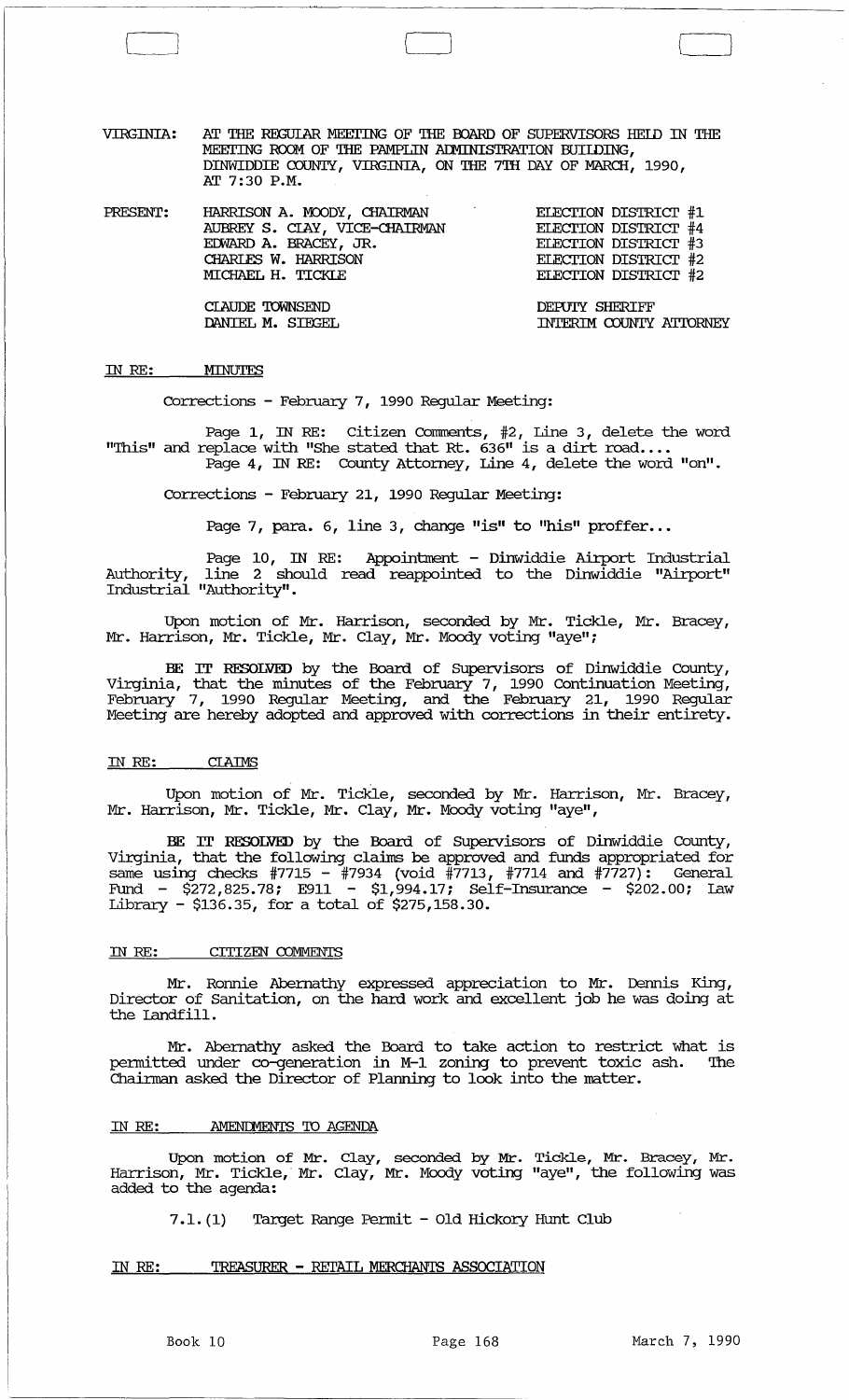Mr. W. E. Jones, Treasurer, requested authorization to become a member of the Retail Merchants Association to obtain reports to aid in collection of delinquent taxes.

Upon motion of Mr. Bracey, seconded by Mr. Harrison, Mr. Bracey, Mr. Harrison, Mr. Tickle, Mr. Clay, Mr. Moody voting "aye",

BE IT RESOLVED by the Board of SUpervisors of Dinwiddie County, Virginia that the Treasurer's Office is authorized to join the Retail Merchants Association, at a cost of \$72.00 per year, with "ACROFILE" reports \$2.25 each and "DIEC" reports \$2.00 each, to aid in collections of delinquent taxes.

#### IN RE: PROPOSED PIPELINE -- COMMONWEALIH GAS

Mr. Leonard K. Ponder, Director of Planning, advised Commonwealth Gas is running a proposed pipeline from Petersburg to Emporia, which will run through the eastern and southeastern part of the County. Although the SEC has already approved the pipeline, the Planning Commission has to vote to include it into the comprehensive plan for the county. Under legislation, the Board of Supervisors has a choice whether or not to require a public hearing by the Planning Commission.

Upon motion of Mr. Tickle, seconded by Mr. Harrison, Mr. Bracey, Mr. Harrison, Mr. Tickle, Mr. Clay, Mr. Moody voting "aye",

BE IT RESOLVED by the Board of SUpervisors of Dinwiddie county, Virginia, that the Planning Commission is authorized to conduct a public hearing to receive citizen input on the proposed Conunonwealth Gas pipeline to run through the eastern and southeastern portion of the County.

## IN RE: TRAINING SEMINAR **--** IEONARD K. roNDER

Upon motion of Mr. Tickle, seconded by Mr. Harrison, Mr. Bracey, Mr. Harrison, Mr. Tickle, Mr. Moody voting "aye", Mr. Clay voting "nay";

BE IT RESOLVED by the Board of Supervisors of Dinwiddie County, Virginia, that Mr. Leonard K. Ponder is authorized to attend the American Economic Development Counsel Seminar, Washington, DC, from March 19-20, 1990, at a cost of \$435.00, for which funds are available.

# IN RE: REPORT -- SUPERINTENDENT OF SCHOOLS

 $\sim$   $\sim$ 

Dr. Richard Vauglm reported the SUnnyside Elementary School roof was completed per the contract; however, the Building Inspector will be meeting with the contractor next week for a final inspection.

Asbestos removal at Eastside Elementary School, as well as all the schools, has been completed.

#### IN RE: RESOIUTION - SCHOOL BUS LEASE/PURCHASE AGREEMENT

Upon motion of Mr. Bracey, seconded by Mr. Harrison, Mr. Bracey, Mr. Harrison, Mr. Tickle, Mr. Clay, Mr. Moody voting "aye", the following resolution was adopted:

WHEREAS, Dinwiddie county, Virginia, a political subdivision of the Commonwealth of Virginia (the "County") was requested by the School Board of the County (the IISchool Board") to acquire certain school buses for the use of the County's public school system (the "Ieased Property") , as more further described and approved in a Resolution adopted by the as more further described and approved in a Resolution adopted by the School Board on June 6, 1989; and

WlIERFAS, The Board of SUpervisors of the County (The "Board") adopted a resolution on February 21, 1990, which approves the financial terms of a lease purchase agreement between the County and Central Fidelity Bank, as the most responsive bidder, for the financing of the leased Property; and

ستنادد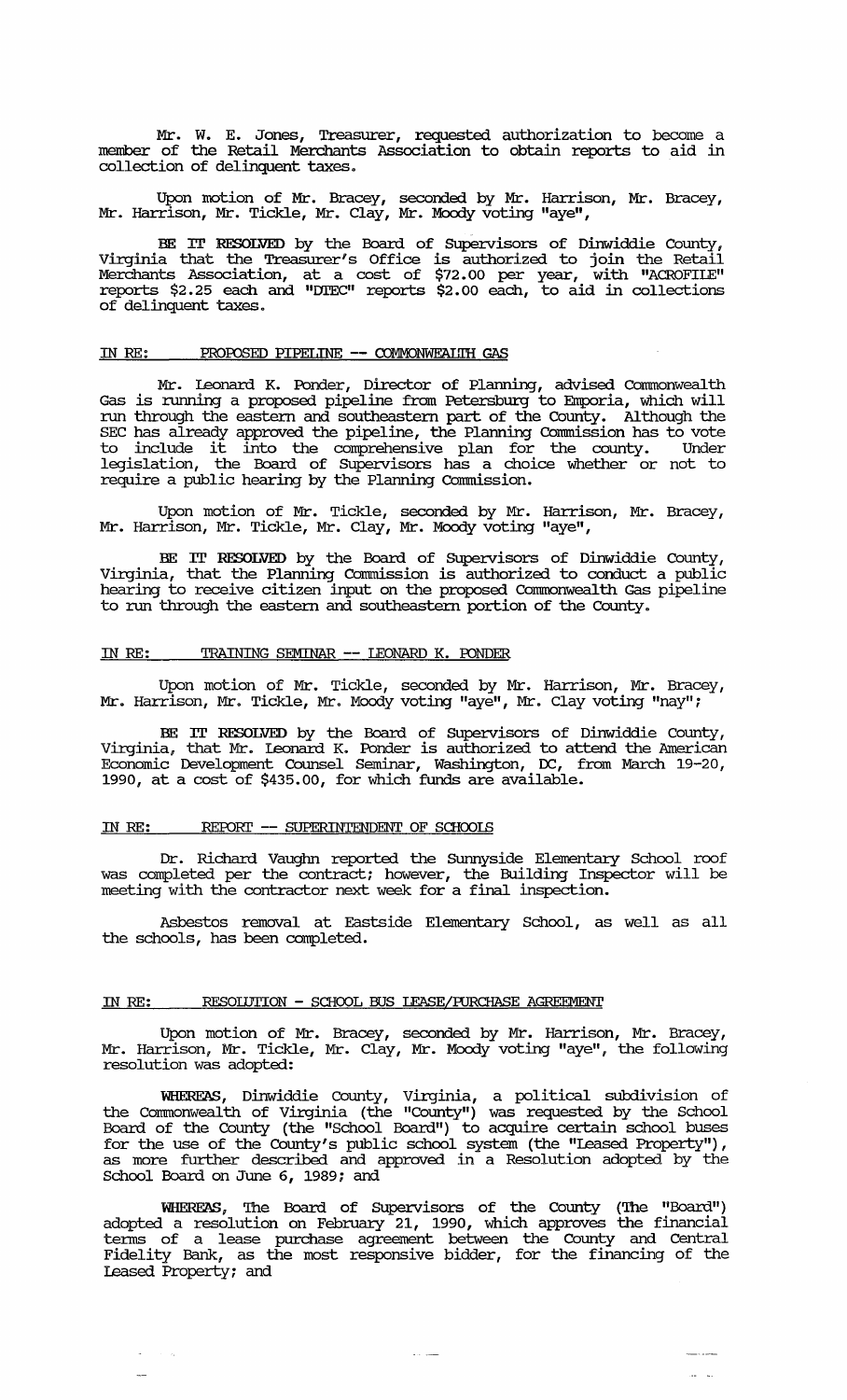WIIEREAS, in order to participate in the acquisition and financing of the leased Property, the County will (i) enter into the, lease Purchase Agreement with Central Fidelity Bank as lessor (the "lessor"), to be dated as of March 1, 1990 (the "lease Purchase Agreement"), which provides for the payment by the County of monthly lease payments over a term of sixty (60) months, beginning July 1, 1990; and

Ka<sub>m</sub>

WIIEREAS, funds to provide for the payment of the costs of acquiring and financing the leased Property will be obtained through an offering of Certificates of Participation (the "Certificates") evidencing undivided beneficial interests in the payments to be made by the County pursuant to the lease Purchase Agreement, which Certificates will be issued pursuant to a Trust Agreement dated as of March 1, 1990 (the "Trust Agreement") among the County, the Lessor and The First National Bank and Trust Company of Tulsa, as trustees (the "Trustee"); and

WEIERFAS, the monthly lease payments made by the County will be invested pursuant to a Master Repurchase Agreement dated as of March 1, 1990 (the "Investment Agreement"), between the Trustee and Central Fidelity Bank, pursuant to which Central Fidelity Bank is obligated to pay interity bank, pursuant to which central fidelity bank is obligated to pay the County at a rate which, assuming timely deposits, will be sufficient for timely payment of the required lease payments; and

'WHEREAS, all amounts payable by the County under the Lease Purchase Agreement are subject to appropriation by the County and the County is under no Obligation to make any appropriation with respect to the Lease Purchase Agreement; and the Lease Purchase Agreement is not a general obligation of the County or a charge against the general credit or taxing powers of the County; and amounts payable by the County under the Lease Purchase Agreement do not constitute a debt of the County within the meaning of any constitutional, charter or statutory limitation; and

'WHERE'AS, the Board deems the Leased Property to be essential to the governmental functions of the County and reasonably expects the Leased Property to continue to be essential to the governmental functions of the County for a period not less than the tenn of the Lease Purchase Agreement; and

WHEREAS, the County has detennined that its participation in the acquisition and financing of the Leased Property will facilitate the provision of County Services to residents of the County and is, therefore, in the best interests of the County; and

WHEREAS, The Board does not reasonably expect that the County, together with any and all subordinate issuing entities or authorities, will issue bonds, notes, leases or other evidences of indebtedness or Obligations, in excess of \$10,000,000 during calendar year 1990, not including "private activity bonds" other than "qualified 501(C) (3) bonds," as those terms are defined in the Internal Revenue Code of 1986, as amended; and

WHEREAS, at the request of Central Fidelity Bank as Lessor, the 'County desires to designate the Lease Purchase Agreement and the Certificates "qualified tax-exempt obligations" under the provisions of Section 265(B) (3) (B) (ii) of the Internal Revenue Code:

NCM, 'IHEREFORE, BE IT RESOLVED by the Board of SUpervisors of Dinwiddie County, Virginia, as follows:

Section 1. The participation of the County in the acquisition and financing of the Leased Property, as described above, is hereby and Immersing or the measurement of property, in distribution are the corporated by reference and are declared to be the legislative findings of the county in connection with its decision to participate in the acquisition and financing of the leased Property.

Section 2. The terms and conditions of the Lease Purchase Agreement, in substantially the form presented to the Board, are hereby approved, and the County Administrator of the County is hereby authorized and directed to execute and deliver the Lease Purchase Agreement, with such changes as the County Administrator may approve, such approval to be evidenced conclusively by his execution and delivery of the Lease Purchase Agreement.

L\_J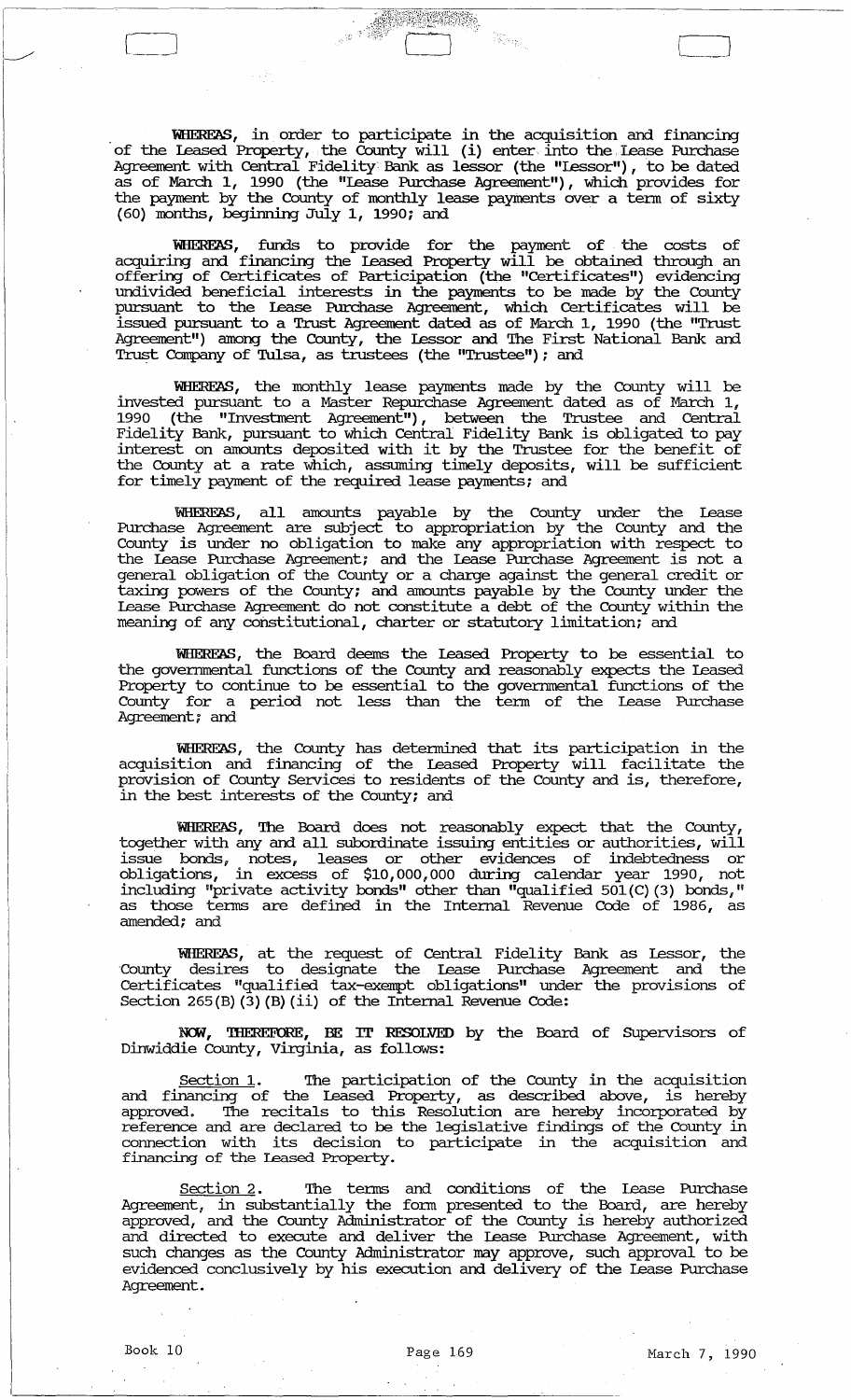Section 3. The terms and conditions of the Trust Agreement, in substantially the fonn presented to the Board, are hereby approved, and the County Administrator of the County is hereby authorized and directed to execute and deliver the Trust Agreement, with such changes as the County Administrator may approve, such approval to be evidenced conclusively by his execution and delivery of the Trust Agreement.

Section 4. The terms and conditions of the Investment Agreement, in substantially the form presented to the Board, are hereby approved.

Section 5. All officials, employees and agents of the County, including the County Administrator, are hereby authorized and directed (i) to take any and all action necessary or appropriate to consummate the transactions contemplated by this Resolution and to effect the participation of the County in the acquisition and financing of the Projects and (ii) to execute and deliver all documents, instnnnents, certificates and opinions necessary or appropriate in connection therewith.

Section 6. Based upon the County's reasonable expectation expressed above that not more than \$10,000,000 in bonds, notes, leases and other obligations of the County, including any subordinate issuing entities, will be issued in calendar year 1990, the Lease Purchase Agreement and the Certificates are hereby designated as "qualified tax-exempt obligations" under Section 265 (b) (3) (B) (ii) of the Internal Revenue Code of 1986, as amended.

Section 7. upon its adoption. This Resolution shall become effective immediately

#### IN RE: TARGET RANGE PERMIT -- OLD HICKORY HUNT CLUB

Upon motion of Mr. Bracey, seconded by Mr. Clay, Mr. Bracey, Mr. Harrison, Mr. Tickle, Mr. Clay, Mr. Moody voting "aye",

BE IT RESOLVED by the Board of supervisors of Dinwiddie County, Virginia, that the Old Hickory Hunt Club is granted a Target Range Pennit to hold a turkey shoot on March 17, 1990, on its property located 1/4 mile west of Rt. 40 and Rt. 619, at the Intersection of Rt. 40, with all conditions stated therein.

#### IN RE: GRANT APPLICATION -- AMBUIANCE

Mr. James C. Rice, Public Safety Officer, presented the Application for an EMS Financial Assistance Grant totalling \$66,287, with an attached cost breakdown. He advised a unit and equipment could not be purchased for \$50,000, as approved at the February 7, 1990 Board meeting, and requested the limit be increased to \$66,287.

Upon motion of Mr. Harrison, seconded by Mr. Tickle, Mr. Bracey, Mr. Harrison, Mr. Tickle, Mr. Clay, Mr. Moody voting "aye",

BE IT RESOLVED that the Board of SUpervisors of Dinwiddie County, Virginia hereby authorizes Mr. James C. Rice to proceed with the Application for EMS Financial Assistance Grant and increases the amount by \$16,287, for a total of \$66,287 for the purchase of a EMS unit and equipment.

## IN RE: "ONE FOR LIFE" FUNDS

ن المستخدم

Mr. Rice advised the "One For Life" fund from the State Emergency Medical Services Division for FY 1988-89 in the amount of \$4,058 had been received, which is used to purchase emergency medical equipment and supplies.

Upon motion of Mr. Bracey, seconded by Mr. Harrison, Mr. Bracey, Mr. Harrison, Mr. Tickle, Mr. Clay, Mr. Moody voting "aye",

BE IT RESOLVED by the Board of Supervisors of Dinwiddie County, Virginia, that the \$4,058 received for~'the "One For Life" fund from the

 $\frac{1}{\sqrt{1-\frac{1}{2}}}\frac{1}{\sqrt{1-\frac{1}{2}}}\frac{1}{\sqrt{1-\frac{1}{2}}}\frac{1}{\sqrt{1-\frac{1}{2}}}\frac{1}{\sqrt{1-\frac{1}{2}}}\frac{1}{\sqrt{1-\frac{1}{2}}}\frac{1}{\sqrt{1-\frac{1}{2}}}\frac{1}{\sqrt{1-\frac{1}{2}}}\frac{1}{\sqrt{1-\frac{1}{2}}}\frac{1}{\sqrt{1-\frac{1}{2}}}\frac{1}{\sqrt{1-\frac{1}{2}}}\frac{1}{\sqrt{1-\frac{1}{2}}}\frac{1}{\sqrt{1-\frac{1}{2}}}\frac{1}{\sqrt{1-\frac{$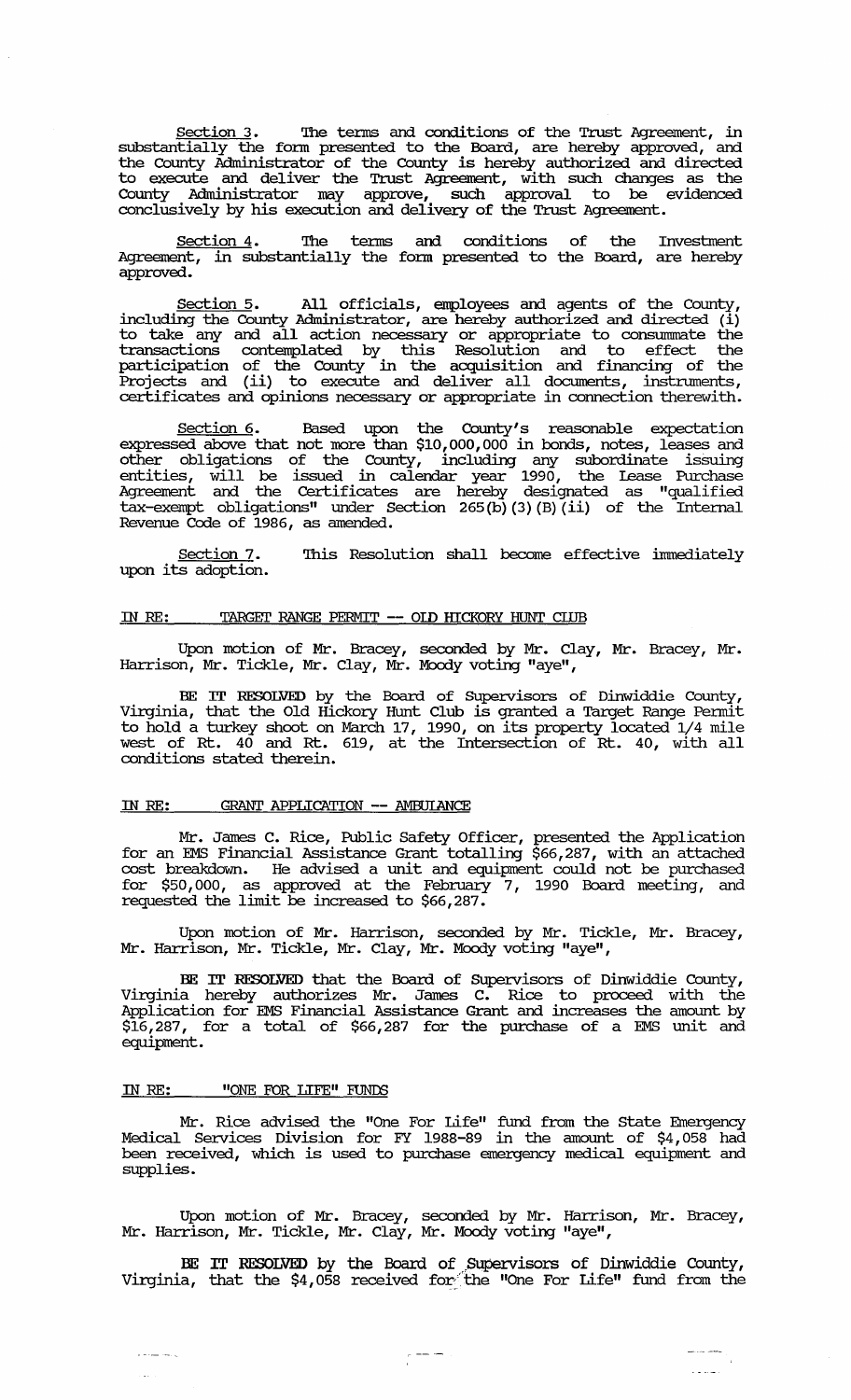state Emergency Medical services Division be held for 60 days and that requests for use of the funds be submitted to the County to certify they meet County and state guidelines.

[=:=J .:-. {I [\_J

## IN RE: PRESENTATION OF CHECK - WILLIAM B. SLOAN CONSTRUCTION  $\infty$ .

Mr. William B. Sloan, President of William construction Company, presented the County with a \$250,950 payment in full for the ash placed in the Landfill to date. will be placed in the landfill capital Projects Fund. B. Sloan check for The money

# IN RE: VIRGINIA DEPARIMENT OF TRANSPORTATION - SIX YEAR PIAN

Mr. MacFarland Neblett, Resident Engineer, Virginia Deparbnent of Transportation, presented the six Year Plan as adopted at the Februmy 21, 1990 Board meeting for the Chainnan's signature.

Upon motion of Mr. Harrison, seconded by Mr. Tickle, Mr. Harrison, Mr. Tickle, Mr. Clay, Mr. Moody voting "aye", Mr. Bracey voting "nay";

BE IT RESOLVED by the· Board of Supervisors of Dinwiddie County, Virginia, that the Chainnan and county Administrator are authorized to execute the Secondary Roads System six Year Plan as presented and previously approved at the February 21, 1990 Board of supervisors Meeting.

#### IN RE: PUBLIC HEARING -- P-90-3 - ROBERT F. MAREK

This being the time and place as advertised in the Progress-Index Newspaper on Friday March 23, and Friday March 2, 1990, for the Board of SUpervisors to conduct a Public Hearing to consider a rezoning request by Robert F. Marek.

Mr. Leonard K. Ponder, Director of Planning, presented an Application for an Amendment to the Zoning ordinance to rezone Tax Parcel 20-33 from Agricultural, General, District A-2 to Business, General, District B-2. He stated this was a housekeeping measure as the use of a fruit and vegetable stand on the property has been in existence for several years. Building a new structure for the business necessitates rezoning since the code does not allow the owner to expand a nonconforming structure. The CUrrent A-2 zoning necessitates a 75 foot front setback which would be impossible for the parcel. At the Planning Commission Februmy 14, 1990 meeting, the request was approved as a housekeeping measure and also as an extension of a reasonable use for this property.

No on e spoke in favor of or against the rezoning.

Upon motion of Mr. Harrison, seconded by Mr. Clay, Mr. Bracey, Mr. Harrison, Mr. Clay, Mr. Moody voting "aye"; Mr. Tickle "abstain":

BE IT ORDAINED by the Board of Supervisors of Dinwiddie County, Virginia, that Tax Parcel 20-33 of the Dinwiddie County zoning Maps be amended by changing the district classification from Agricultural, General, District A-2 to Business, General, District B-2, in the Rohoic District on the north side of Rt. 460 at Rt. 226. In all other respects, said zoning ordinance is hereby reordained.

# IN RE: SPECIAL ENTERTAINMENT PERMIT -- PIGNIC

Upon motion of Mr. Clay, seconded by Mr. Bracey, Mr. Bracey, Mr. Harrison, Mr. Tickle, Mr. Clay, Mr. Moody voting "aye",

BE IT RESOLVED by the Board of supervisors of Dinwiddie Coounty, Virginia that the Petersburg Jaycees are hereby granted a Special Entertainment Pennit to hold their annual PIGNIC on May 2, 1990 from 4:00 to 8:00 p.m., at the Petersburg-Dinwiddie Airport, with all conditions stated therein.

IN RE: BOAT LANDING OPERATION -- CONTRACT RENEWAL -- 1990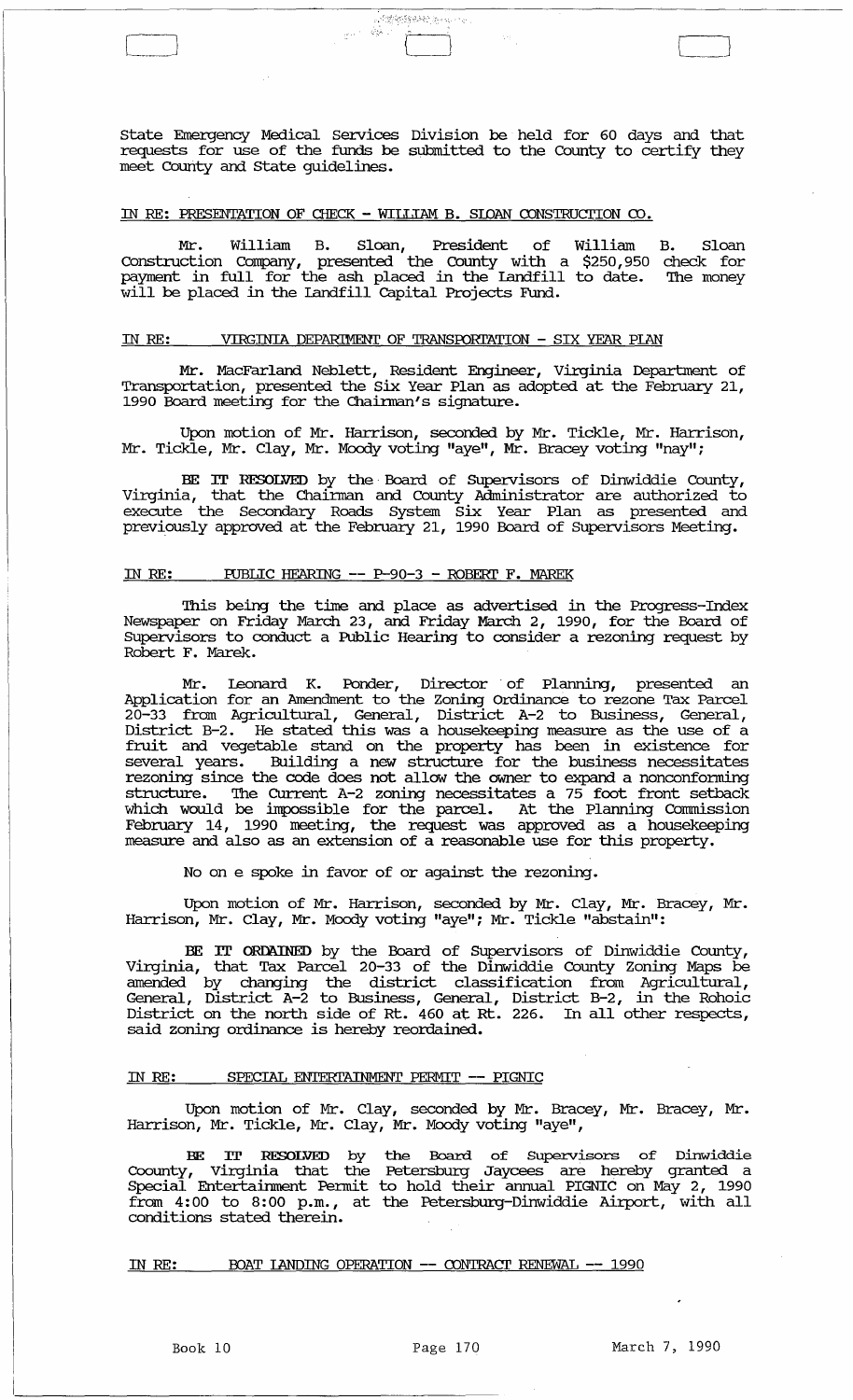Mr. Frank Blaha has requested his contract be renewed to operate the Boat landing for 1990. The Game Connnission approved an increase last year of the season pass fee from \$20.00 to \$25.00 and Mr. Blaha again requested the Board approve this fee increase for. this year.

Upon motion of Mr. Bracey, seconded by Mr. Harrison, Mr. Bracey,<br>Mr. Harrison, Mr. Tickle, Mr. Clay, Mr. Moody voting "aye",

BE IT RESOLVED that the Board of Supervisors of Dinwiddie County, Virginia hereby renews the lake Chesdin" Boat landing Contract with Mr. Frank Blaha for 1990, with the amendment to allow Mr. Blaha to begin his operation on weekends, beginning in March; and,

BE IT FURIHER RESOLVED by the Board of Supervisors of Dinwiddie County, Virginia, that the season pass will be \$25.00; and,

BE IT FURIHER RESOLVED by the Board of SUpervisors of Dinwiddie County, Virginia that the County will pay the entire cost of the liability insurance for Mr. Blaha in the amount of \$864.01.

# IN RE: FORD VFD

Mr. Jack P. Dance, II, Chief of Ford VFD, advised his department has a fire truck out of service due to worn tires and requested financial assistance to purchase new tires at a cost of \$1,238.22.

Upon motion of Mr. Clay, seconded by Mr. Harrison, Mr. Bracey, Mr. Harrison, Mr. Tickle, Mr. Clay, Mr. Moody voting "aye",

BE IT RESOLVED by the Board of SUpervisors of Dinwiddie County, Virginia that the Ford Volunteer Fire Department be issued their budgeted quarterly contribution to help meet their expenses.

#### IN RE: AUDIO *TAPES*

Upon motion of Mr. Bracey, seconded by Mr. Clay, Mr. Bracey, Mr. Harrison, Mr. Tickle, Mr. Clay, Mr. Moody voting "aye",

BE IT RESOLVED by the Board of Supervisors of Dinwiddie County, Virginia, that in an effort to provide accurate, concise minutes, and still have the details of each meeting available, the County Administrator is authorized to retain the reel. to reel audio tapes of the Board of SUpervisors meetings, which will be kept on file for one year before reusing them.

#### IN RE: EXECUTIVE SESSION

 $\frac{1}{2}$  and  $\frac{1}{2}$ 

Upon motion of Mr. Harrison, seconded by Mr. Clay, Mr. Bracey, Mr. Harrison, Mr. Tickle, Mr. Clay, Mr. Moody voting "aye", pursuant to Section 2.1-344(4) of the Virginia Freedom of Infonnation Act, the Board moved into Executive Session at 9:31 p.m. to discuss industrial matters. A vote having been made and approved, the meeting reconvened into Open Session at 10:02 p.m.

# IN RE: CERTIFICATION OF EXECUTIVE MEETING

Upon motion of Mr. Clay, seconded by Mr. Harrison, Mr. Bracey, Mr. Harrison, Mr. Tickle, Mr. Clay, Mr. Moody voting "aye", the following certification resolution was adopted:

WHEREAS, the Board of SUpervisors of Dinwiddie" County convened an executive meeting on this date pursuant to an affinnative recorded vote arcordance with the provisions of The Virginia Freedom of Infonnation Act; and

WHEREAS, Section 2.1-344.1 of the Code of Virginia requires a certification by the Board of SUpervisors of Dinwiddie County, that such Executive meeting was conducted in conformity with the Virginia law;

NOW THEREFORE BE IT RESOLVED that the Board of Supervisors of Dinwiddie County, Virginia, hereby certifies that, to the best of each

 $\frac{1}{\sqrt{2\pi}}\frac{1}{\sqrt{2\pi}}\frac{1}{\sqrt{2\pi}}\frac{1}{\sqrt{2\pi}}\frac{1}{\sqrt{2\pi}}\frac{1}{\sqrt{2\pi}}\frac{1}{\sqrt{2\pi}}\frac{1}{\sqrt{2\pi}}\frac{1}{\sqrt{2\pi}}\frac{1}{\sqrt{2\pi}}\frac{1}{\sqrt{2\pi}}\frac{1}{\sqrt{2\pi}}\frac{1}{\sqrt{2\pi}}\frac{1}{\sqrt{2\pi}}\frac{1}{\sqrt{2\pi}}\frac{1}{\sqrt{2\pi}}\frac{1}{\sqrt{2\pi}}\frac{1}{\sqrt{2\pi}}\frac{1$ 

 $\tilde{t} = \tilde{t}$  .

 $\sim$   $\sim$   $\sim$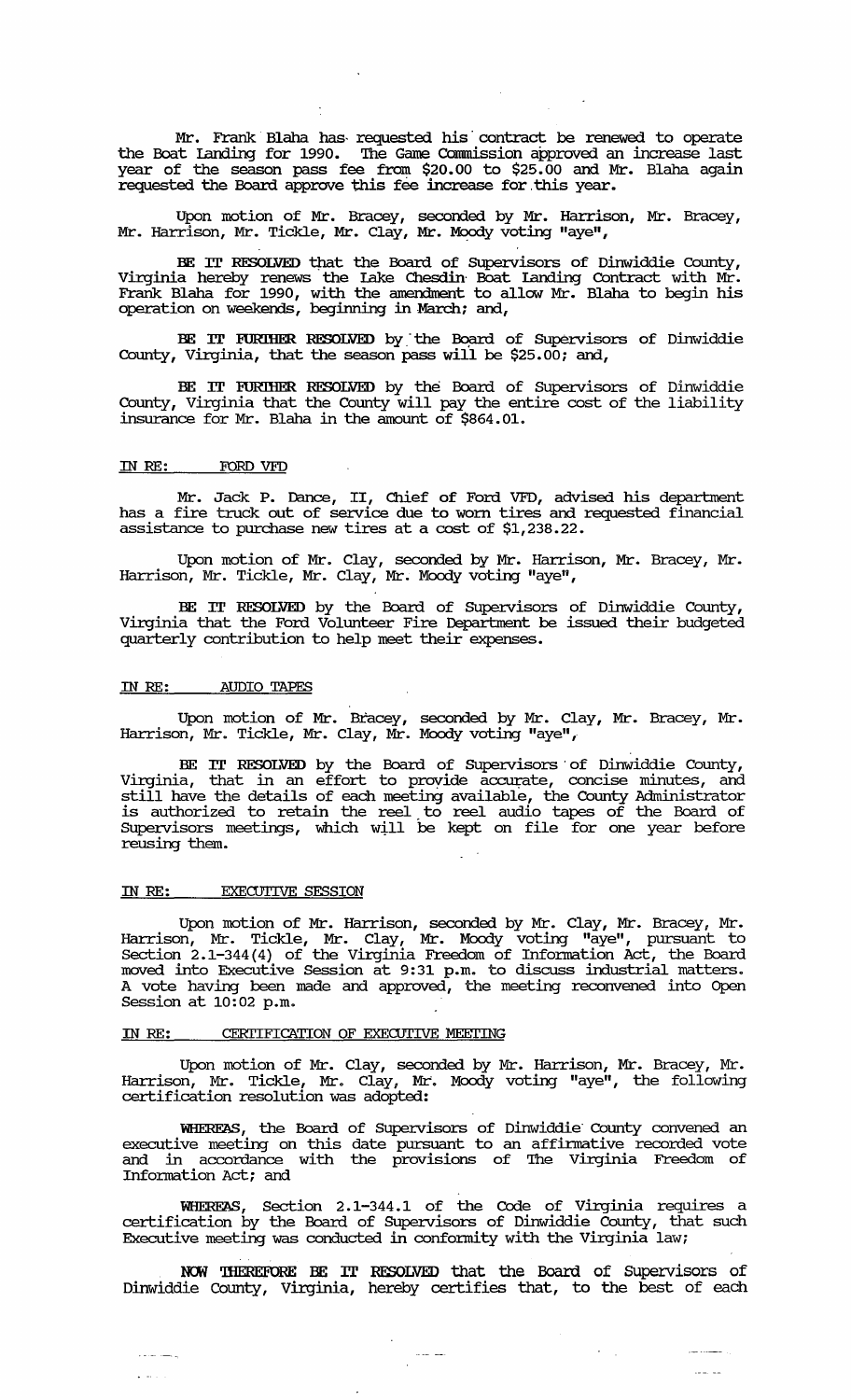member's knowledge,· (1) only public business matters lawfully exempted from open meeting requirements by Virginia law were discussed in the executive meeting to which this certification resolution applies; and (2) only such public business matters as were identified in the motion convening the executive meeting were heard, discussed or considered by the Board of Supervisors of Dinwiddie county, Virginia.

একটালস খুমুক্ত ল

# IN *RE:* AIlJOURNMENT

Upon motion of Mr. Harrison, seconded by Mr. Bracey, Mr. Bracey, Mr. Harrison, Mr. Tickle, Mr. Clay, Mr. Moody voting "aye", the meeting was adjourned at 10:10 p.m.

Harrison A. Moody, Gñairman

 $\begin{bmatrix} \phantom{-} \end{bmatrix}$ 

ATTEST: Deluci P. What Dewey P. Cashwell<br>County Administrator